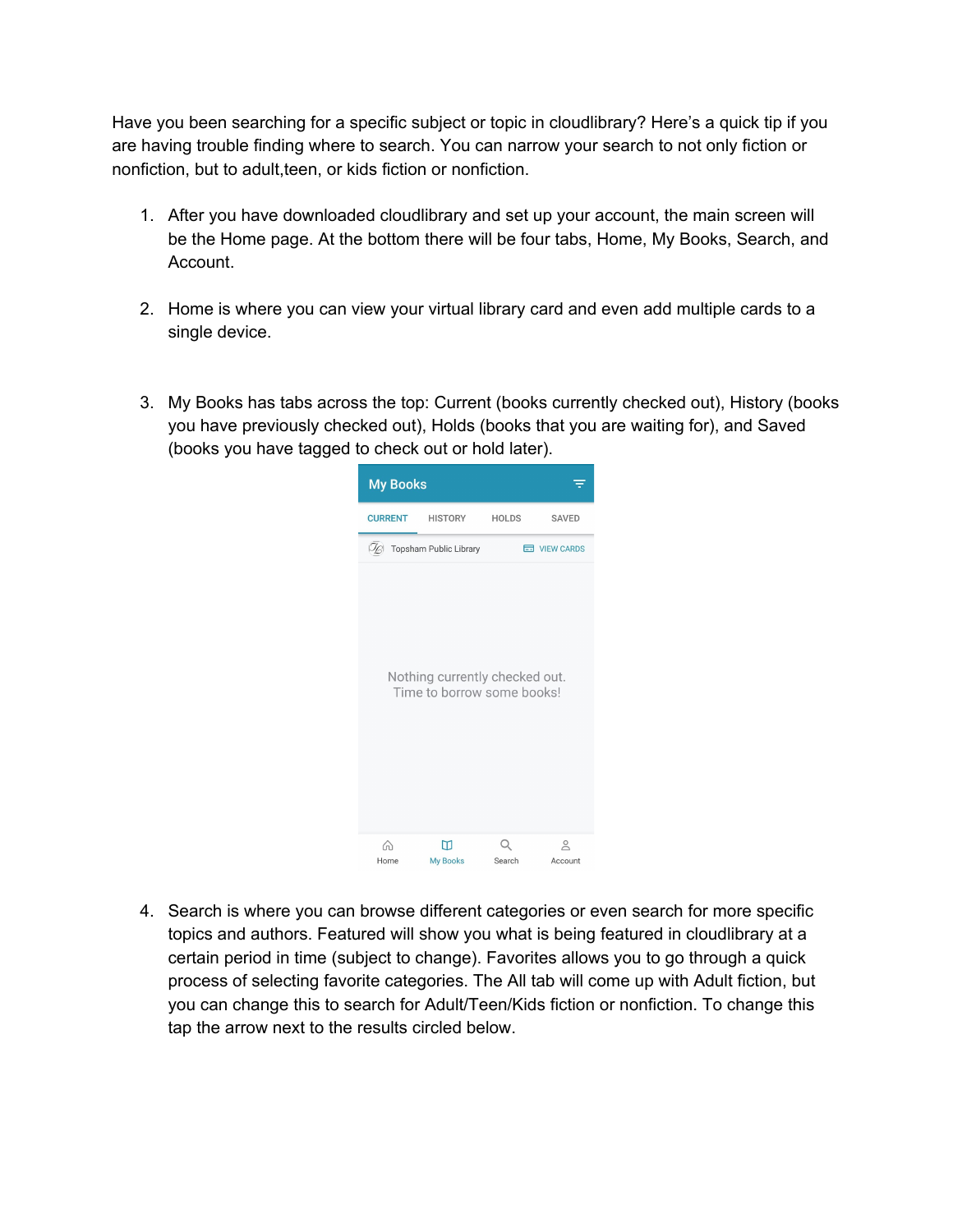

5. If you want to do a one-time search for a specific topic, title, or author, tap "Enter Search Keyword(s)" then tap Advanced Search.

| Q Enter Search Keyword(s)                                   |                                                                             | ÷                         |  |
|-------------------------------------------------------------|-----------------------------------------------------------------------------|---------------------------|--|
| <b>FEATURED</b>                                             | <b>FAVORITES</b>                                                            | <b>ALL</b>                |  |
| Topsham Public Library<br>Vg                                |                                                                             | <b>ED</b> VIEW CARDS      |  |
| 8094 RESULTS WITHIN ADULT / FICTION                         |                                                                             |                           |  |
| Fantasy<br>Adult Fiction $\sqrt{x}$                         |                                                                             | <b>SEE ALL (954)</b>      |  |
| Ω                                                           | WWW. PORC THREE RESTRICTIONS AND RESERVE AND MANY<br><b>EMILY A. DUNCAN</b> |                           |  |
| EMILY A. DUNCAN<br><b>RUTHLESS</b><br><b>RUTHLESS</b><br>WE |                                                                             |                           |  |
| <b>BECAME</b>                                               |                                                                             |                           |  |
|                                                             |                                                                             | K. JEN                    |  |
| <b>SHOW ALL SUBCATEGORIES</b>                               |                                                                             |                           |  |
| Historical                                                  |                                                                             | Π                         |  |
| Adult Fiction ☆                                             |                                                                             | SEE                       |  |
| ⋒<br>Home                                                   | Q<br>М<br>My Books<br>Search                                                | $\overline{0}$<br>Account |  |

6. In Advanced Search under Category you can change the search to Adult,Teen, or Kids. Under Subject you can select a specific topic.